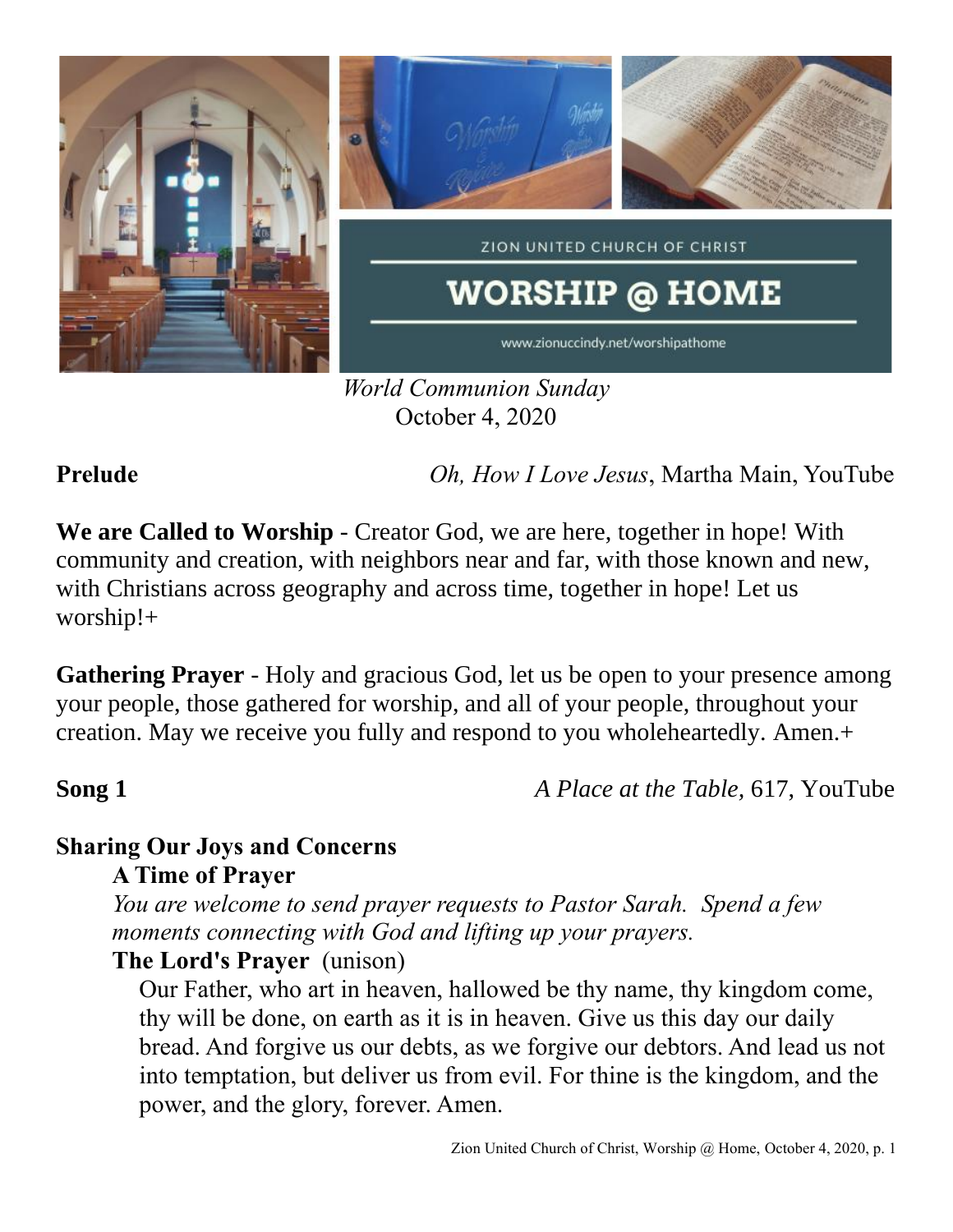<sup>19</sup>So the disciples did as Jesus had directed them, and they prepared the Passover meal.

26 While they were eating, Jesus took a loaf of bread, and after blessing it he broke it, gave it to the disciples, and said, 'Take, eat; this is my body.' <sup>27</sup>Then he took a cup, and after giving thanks he gave it to them, saying, 'Drink from it, all of you; <sup>28</sup> for this is my blood of the covenant, which is poured out for many for the forgiveness of sins. <sup>29</sup>I tell you, I will never again drink of this fruit of the vine until that day when I drink it new with you in my Father's kingdom.' 30 When they had sung the hymn, they went out to the Mount of Olives.

### **Ephesians 4:1-6**

4I therefore, the prisoner in the Lord, beg you to lead a life worthy of the calling to which you have been called, <sup>2</sup>with all humility and gentleness, with patience, bearing with one another in love, <sup>3</sup>making every effort to maintain the unity of the Spirit in the bond of peace. <sup>4</sup>There is one body and one Spirit, just as you were called to the one hope of your calling, <sup>5</sup>one Lord, one faith, one baptism, <sup>6</sup>one God and Father of all, who is above all and through all and in all.

### **Meditation** *Searching for Communion*

**We Respond to God's Word with Our Giving -** You're invited to take out your checkbook in these moments. As you write out your offering, be prayerful with each letter and number. In times such as these, when money becomes tight and our economy is under strain, God invites us to be generous and give what we can. These are gifts we freely give, as we are able and as we are called.

We ask that you please mail in your offerings to our office. Zion United Church of Christ 8916 E. Troy Ave. Indianapolis, IN 46239

You can now submit your offerings on our website through a secure PayPal donation button. Please know that PayPal receives a 2.2% processing fee and a \$0.30 transaction charge. You are able to set up reoccurring, monthly payments. Check it out on our website at www.zionuccindy.net/donate.

**The Doxology** (Please sing the version that is most meaningful to you)

### **We Hear God's Word Matthew 26:19, 26-30**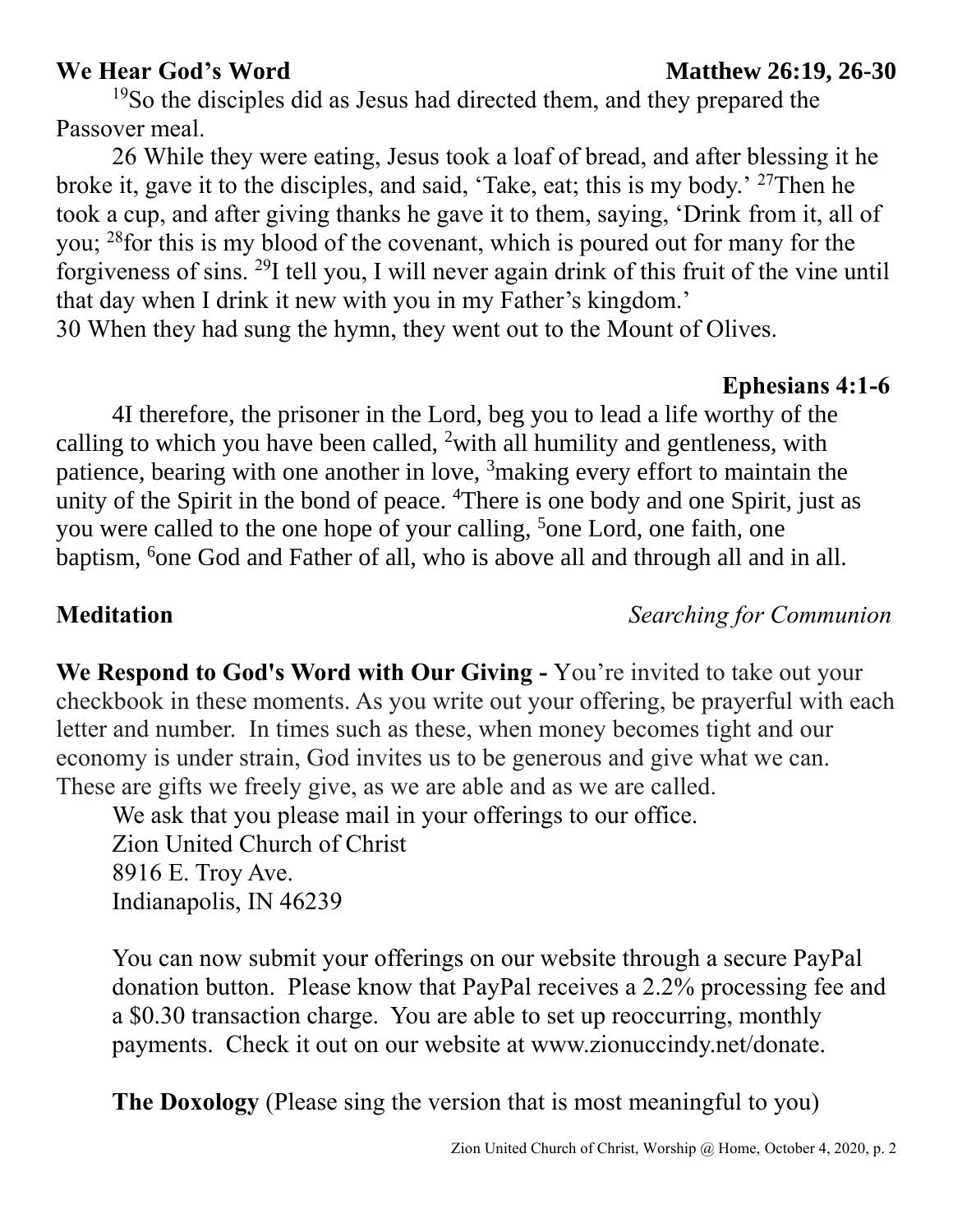*Version 1 Praise God from whom all blessings flow; Praise him all creatures here below; Praise him above, ye heavenly host: Praise Father, Son, and Holy Ghost. Amen.*

*Version 2 Praise God from whom all blessings flow; Praise God all creatures here below; Praise God for all that love has done; Creator, Christ, and Spirit One. Amen.* 

**We Give Thanks** – These gifts represent the best of ourselves, O God – we attest, with joy, that we can do no better. Receive them with our prayers. Take and use them for your goodness. In the name of Jesus we pray. Amen.

### **We Gather at the Table**

**Song 2** *One Bread, One Body*, 689, YouTube



**Set Your Place at the Table**—Communion was first celebrated in the homes of those in the early church. Friends and family would gather together to pray, singing songs, and break bread. We carry on that tradition today. Whatever you have on hand to celebrate communion will work just fine, because this ancient ritual is not about what we use for this meal or where we partake of it. Instead, it is about the act of remembrance. So gather around the table, prepare your place, and remember that Christ is in our midst.

**World Communion Sunday Celebration –** *You're invited to read the stories from our friends in Sri Lanka, the Philippines, and Germany about how God has been at work in their lives. If you are following along on the internet, the stories will be included in our Scripture, Reflection, and Communion video.*

**Our Invitation—** As part of the world-wide community of Christians, we remember Jesus' meal with his disciples. We've heard from our friends thousands of miles away, a reminder of the range of Christian experience, both close to us and around the world.

Jesus sets the table where we dine today. Jesus' welcome extends to all of humanity. People of all ages, of all genders, of all cultures and cultures,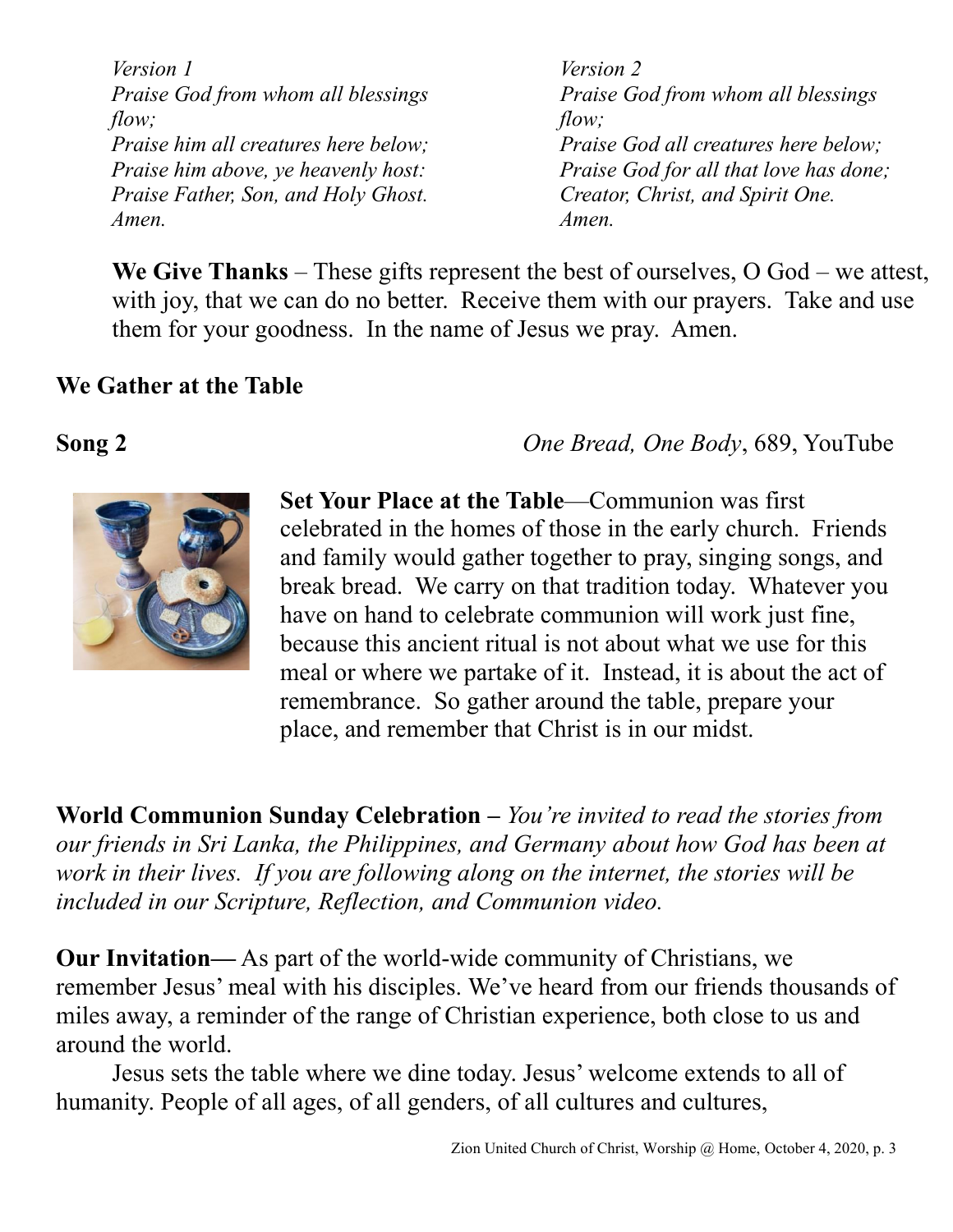of all economic conditions are welcome here.

No one can earn a place at this meal. Come of your own choice. You need only desire a deeper relationship with the risen Christ. Bring your hopes and your history. Bring your deliberations and your doubts. Come as your whole self.+

**The Words of Institution**—On the night when Jesus was to be betrayed, he gathered with his friends in that upper room to celebrate the Passover meal, a meal of remembrance of the liberation of God's people from slavery in Egypt, a journey that would lead them deep into the wilderness. After the meal was over, Jesus took the bread that was left, broke it, blessed it, and said, "Take and eat, this is my body broken for you." In the same way, he took the cup, the fruit of the vine, and pouring it out he said, "This is the cup of the new covenant, my blood shed for you and the forgiveness of sins. As often as you eat this bread and drink this cup, remember me." Today, we remember Christ's body broken for us and blood shed for us as bread is transformed into mercy and wine into compassion. As we prepare to receive this holy meal, let us ready our hearts by confessing our sins to God. Let us pray.

**Our Confession**—God-made-flesh, Bone of our bone, we confess that we think we can go it alone, that we try to do it all, that in doing so, we neglect the gifts you have given us: the bone of our bone, the flesh of our flesh, the bodies you created, and the relationships you created us for.

Jesus Christ, you who lived in a human body, call us to community. Remind us that in you we are one. Awake in us a respect for one another, and celebrate with us the diversity within that unity. May it be so now and forever. Amen.+

**Assurance of Grace—** You are part the divine creation, and it is not right for you to be alone. Know now that you are forgiven and called back into relationship with God and with one another. Thanks be to God. Amen.+

**Blessing Our Meal**— Promise of salvation, thank you for this gift of grace. As we gather at your table and eat of this bread, nourish us with the truth of your word and the blessing of your covenant. As we drink of this cup and share table together, fill us with the hope of your salvation. Remind us that we are one body in your name with your disciples throughout time and history. May our lives proclaim the mystery and majesty of your saving grace. Amen.